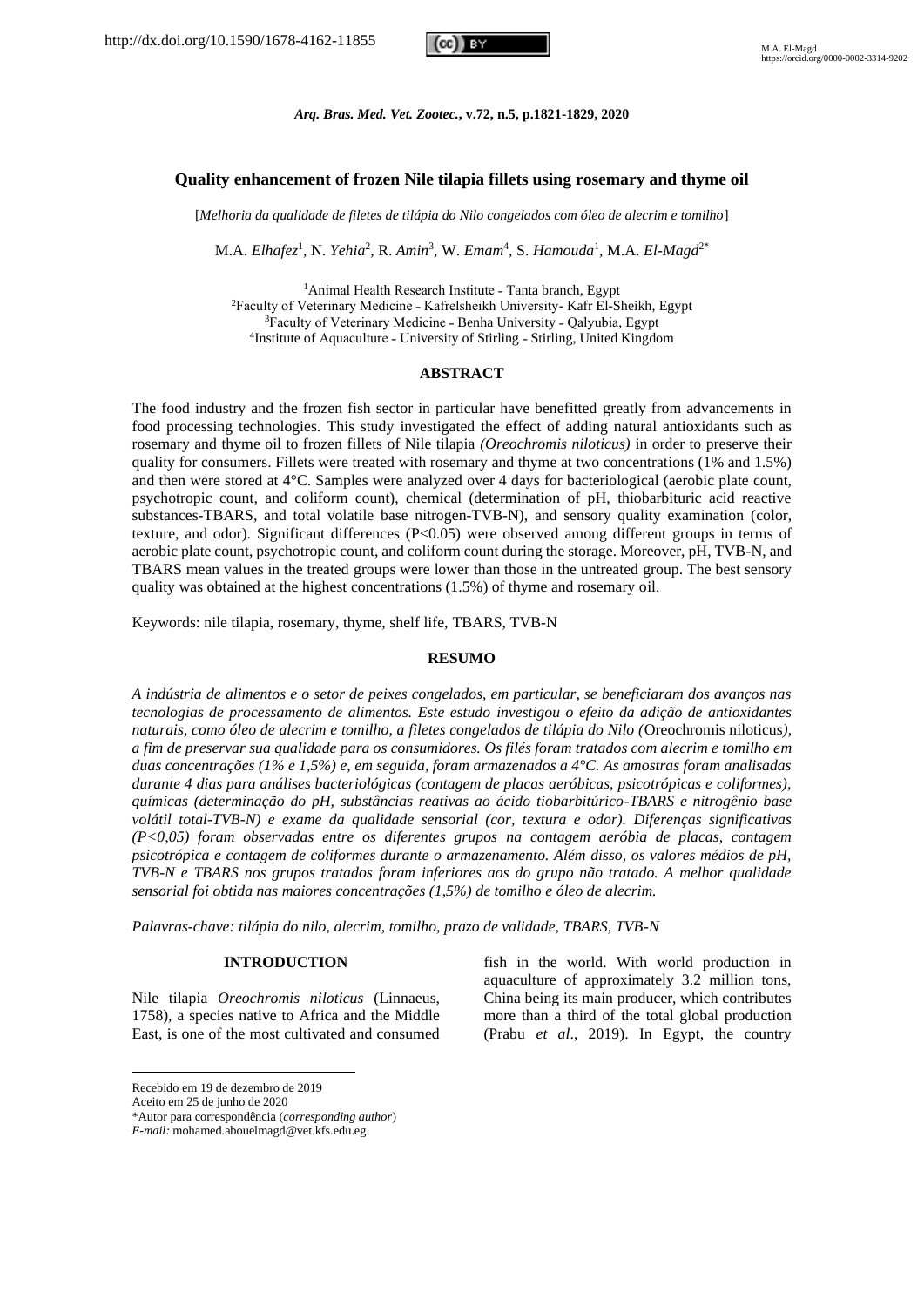increases in fish production through aquaculture grew from 92,500 tons in 1971, to more than 1097,544 t in 2013, with most of this growth taking place in the Nile Delta region. Despite the pressure on water, Egypt has the largest aquaculture industry in Africa with a market value of over \$2.18 billion (CAPMAS, 2014). The industry provides about 75.46 % of the country's fish production (GAFRD, 2013), which influences strong growth in annual per capita consumption of 8.5 to 15.5kg during the period between 2009 and 2012 (GAFRD, 2009, 2012).

Fish and shellfish are particularly prone to experiencing a rapid degradation in quality as a result of the action of deteriorating bacteria that are favored with the combination of high moisture and nutrient content with a tendency for a higher pH, that leads to a rapid spoiling of seafood products after harvest (post-mortem) and is what classifies seafood products as a highly perishable item (Li *et al*., 2012). As such, it is essential to minimize the deterioration process in order to have effective processing systems in place immediately after harvest and transport to minimize loss of fish quality and optimize the quality of the final product. The way in which this is normally achieved in the seafood processing sector is through the use of standardized techniques approved by the industry, based on protocols of critical points along the fish production chain (Pal *et al*., 2016).

Post-mortem fish spoilage is triggered by biological reactions including lipid oxidation, enzymatic activity within the fish tissues and metabolic action at the microbial level especially for psychotropic, mesophilic aerobic bacteria and coliforms. These reactions result in a considerably reduced shelf-life for fish and seafood products in general (Arashisara *et al*., 2004). The breakdown of lipids, in particular, a chain of reactions that are set off by the hydrolysis of fatty acids is the principal culprit in reducing the shelf life of seafood products (Hosseini *et al*., 2010). In conjunction with lipid breakdown, undesirable microorganisms start to colonize the seafood leading to the typical off-flavor and rancidity associated with spoiled foods. At this point, such food item is deemed unfit for human consumption (Mielnik *et al.,* 2008).

Given the principal role of lipid oxidation in fish spoilage, there has been considerable interest in finding suitable antioxidants to use in slowing down this process. Some synthetic antioxidants such as butylated hydroxyanisole (BHA) and butylated hydroxytoluene (BHT) have been developed and applied to processed food in recent decades but their use has not been widespread due to concerns around their safety and their links to cancer (Dassarma *et al*., 2017; Farag *et al*., 2006). As such, the focus has now shifted to finding natural antioxidants that can be obtained from various plant sources (Reddy *et al*., 2005; Xu *et al*., 2017).

There are ubiquitous natural sources of antioxidants found in fruits, vegetables and oilseeds but also in common herbs and spices such as sage and oregano (Pokorny *et al*. 2001; Xu *et al*. 2017). The antioxidant properties of condiments with a high phenolic content such as the herbs rosemary, oregano, sage and thyme have now been firmly established. Extracts from these herbs have been successfully used in the place of the synthetic antioxidants such as BHA and BHT (Ahn *et al*., 2007; Kin *et al*., 2019).

The antioxidant capacity of rosemary is attributed to three phenolic diterpenoids (carnosic acid, carnosol and rosemaric acid), but many other components (rosmanol, epirosmanol, isorosmanol, rosmaridiphenol, rosmadial, rosmariquinone, carvacrol, carvone, cymene, cineole, fenchone, limonene, terpinene and thymol) are expected to contribute to its antioxidative and antimicrobial properties (Fu *et al*., 2007). Rosemary oil is touted for its antimicrobial and antioxidant properties but is also popular due to its affordability and wide availability. It is believed that the phenols found in rosemary oil protect against microbes by impeding bacterial cell function and DNA synthesis (Belantine *et al*., 2006).

The addition of essential oils showed a positive effect on the product shelf-life; and in particular, rosemary essential oil produced a remarkable effect. A treatment with 8.5ml rosemary oil/kg fish patty could effectively retard microbial growth, delay chemical deterioration, maintain or improve sensory attributes, and extend the shelf life of fish patty Xiphophorus maculatus (Günther, 1866) samples for 14 days during refrigerated storage (Guran, 2015). As with rosemary, the herb thyme is also commonly found throughout the Mediterranean region and is now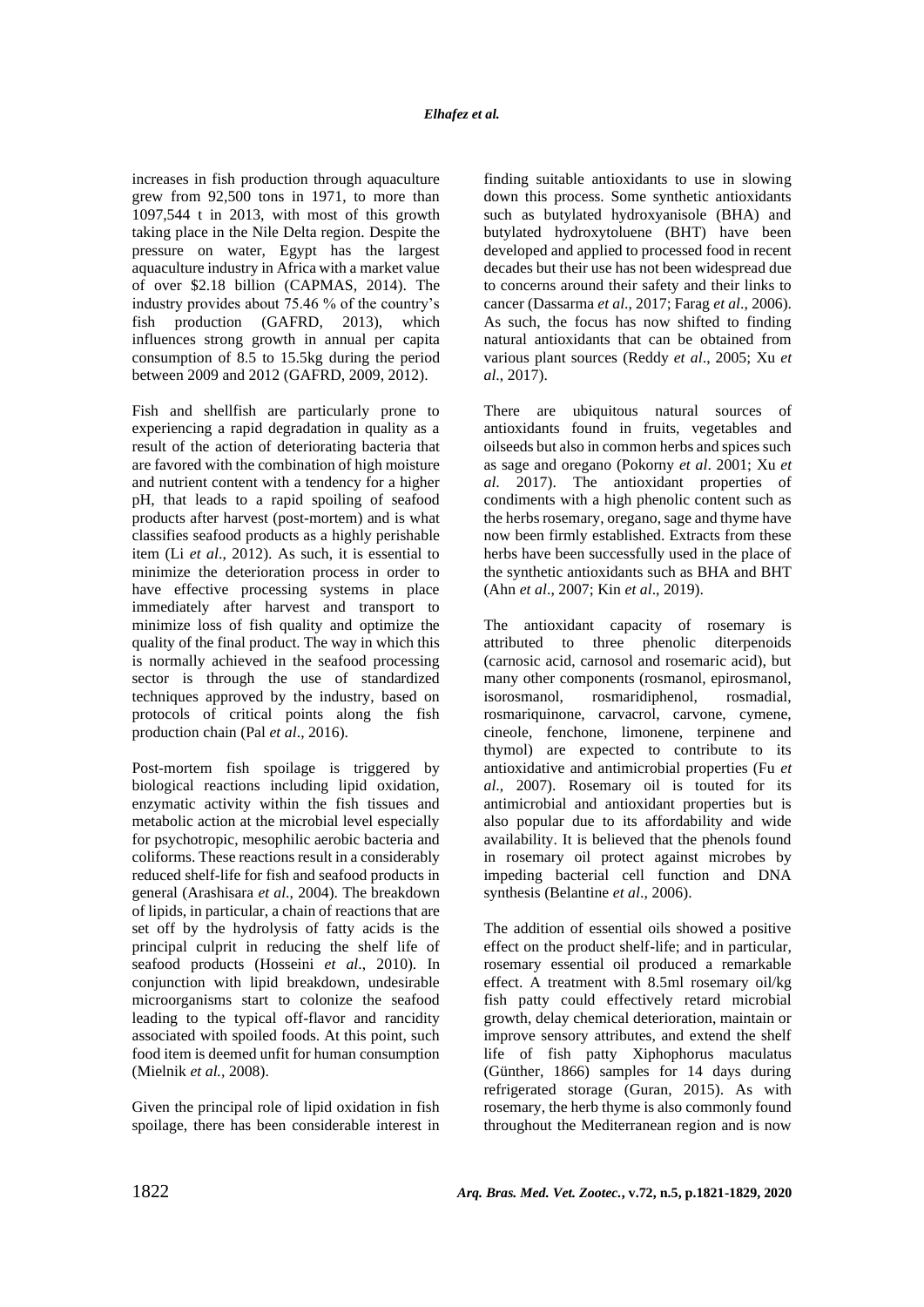also commonly cultivated in temperate regions (Alçiçek, 2011). Two of the key extracts found in thyme, thymol and carvacrol, are hydrophobic compounds that damage bacterial cells by increasing their permeability to adenosine triphosphate (ATP) molecules (Burt, 2004).

Previous studies revealed that thyme (*Zataria moltiflura* Boiss) retarded oxidative changes in frozen cobia (*Rachycentron canadum*) fillets, whereas thyme 250 ppm was not as effective as thyme 500 ppm in inhibiting lipid oxidation. So, the essential oils and extracts from *Zataria moltiflura* Boiss are a natural source of antioxidants that can be used in the fish fillet industry (Taheri *et al*., 2013). This is particularly crucial for seafood products that tend to have a naturally shorter shelf life. The present study investigated the use of rosemary and thyme oil in improving the quality of frozen Nile tilapia *(Oreochromis niloticus)* fillets by helping them retain their freshness attributes.

## **MATERIALS AND METHODS**

Fifteen samples of frozen tilapia fillets (weighing from 400 to 500g) were purchased from different fish markets in the city of Tanta in the Egyptian Nile delta. The samples were then wrapped in sterile polyethylene bags and transferred to the laboratory in an insulated icebox for further processing. Rosemary and thyme oils were purchased from the oil extraction unit of the Egyptian National Research Center.

The collected samples were divided into five groups (one sample for each group in three replicates): group 1: untreated control (C); group 2: treated with 1% rosemary oil (R1); group 3: treated with 1.5% rosemary oil (R2); group 4: treated with 1% thyme oil (T1); and group 5: treated with 1.5% thyme oil (T2). These concentrations were used to know the effects of lower and higher concentrations of rosemary and thyme oil on frozen tilapia fillet quality and were chosen based on previous researches (Khalafalla *et al*., 2015).

Each group of the treated and control fillets was packed separately after 30 minutes. Fillet packages were then labeled and stored at 4°C in a refrigerator shelf. The treated groups were examined on the same day (after one hour of treatment) to evaluate their sensory attributes and bacteriological and chemical analyses were carried out on them. A periodical examination was then carried out every two days for the treated and control fish fillets, while sensory evaluation was carried out every day until the spoilage of all the samples. This trial was replicated two more times during different weeks with the same steps and the same five samples in each trial.

Five panelists were assigned to evaluate the sensory attributes of tilapia fillet samples. The fillet samples were coded, and the panelists were not informed about the experimental approach. Panelists that were selected were experienced in the sensory evaluation of various food products. The panelists were asked to evaluate the samples of each group for color, texture, and odor as outlined in (Table 1). The descriptions of sensory properties and how to rate a sample for the particular sensory property were on overall acceptability standard.

Table 1. Overall acceptability standard of the examined samples of frozen Nile tilapia (*Oreochromis niloticus*) fillets (Mohammed, 2013)

| Overall acceptability | Color                       | Texture         | Odor                   |
|-----------------------|-----------------------------|-----------------|------------------------|
| (5) Highly acceptable | (5) Very light creamy white | $(5)$ Very hard | $(5)$ Very good fishy  |
| (4) Acceptable        | $(4)$ Light                 | $(4)$ Hard      | $(4)$ Good             |
| $(3)$ Middle          | (3) Acceptable              | $(3)$ Middle    | $(3)$ Middle           |
| (2) Unacceptable      | $(2)$ Dark                  | $(2)$ Soft      | $(2)$ Bad              |
| (1) Rejected          | (1) Very Dark               | $(1)$ Very Soft | (1) Very bad offensive |

The chemical analysis included pH, thiobarbituric acid-reactive substances (TBA-RS), and total volatile basic nitrogen (TVB-N). The pH was determined according to the method described by (Pearson, 2006), TBA-RS was estimated using technique developed by (Pikul *et al*., 1989), and TVB-N was measured according to the method recommended by (FAO, 1980). For bacteriological examination, the samples of tilapia fillets were prepared according to the technique recommended by (Sampling…, 1986). Aerobic plate count at 37°C and psychotropic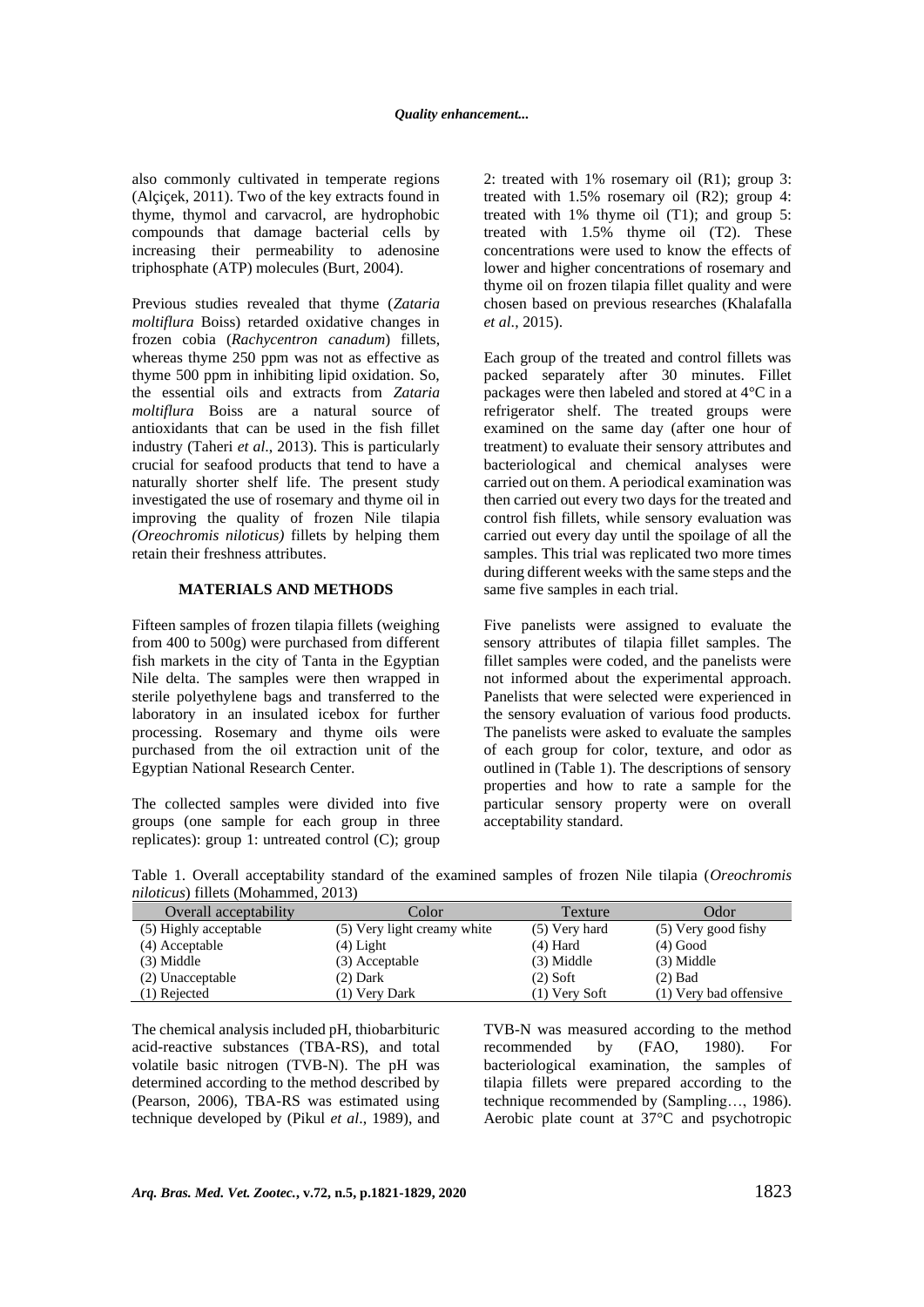count at 4°C were performed according to techniques recommended by (ICMSF, 1990). Nutrient agar medium was used to culture aerobic and psychotropic bacteria. The conventional method of coliform counting using violet red bile agar developed by (Feng *et al*., 2002) was used. Data analyses were carried out in SPSS version 20 and were expressed as means±standard error (SE). Comparison of means between different treatments was done using one-way analysis of variance (ANOVA).

# **RESULTS AND DISCUSSION**

Table 2 summarizes the observed changes in sensory attributes between the control and treatment groups. On Day 0, the mean score of sensory attributes was 'very acceptable'. Lower scores were attributed to R1 and T1 samples as a result of the dark discoloration, soft texture and bad odor. R2 and T2 samples had higher scores in terms of acceptable color, medium texture, and acceptable odor. The results show a strong relationship between the concentration of rosemary oil and the color, texture and odor of the samples. High concentrations of rosemary oil are associated with strong antibacterial and antioxidant attributes. However, the high rosemary oil concentration also comes with a strong aroma which has an adverse effect on the overall sensory parameters, as reported by Gammariello *et al*. (2008). Conversely, as noted by Yıldız (2016) the concentration of 1% thyme oil was seen as most acceptable. This suggests using a large concentration of thyme oil would be acceptable. At a 1% concentration, microbial activity and TVB-N are reduced whilst flavor is enhanced.

Table 2. Overall acceptability of the examined samples of frozen Nile tilapia (*Oreochromis niloticus*) fillets according to (Mohammed, 2013)

| Storage time (days) |  |  |  |  |                          |  |
|---------------------|--|--|--|--|--------------------------|--|
| Treatment           |  |  |  |  |                          |  |
| Control             |  |  |  |  | $\overline{\phantom{a}}$ |  |
|                     |  |  |  |  |                          |  |
| R2                  |  |  |  |  |                          |  |
|                     |  |  |  |  |                          |  |
| mо.                 |  |  |  |  |                          |  |

Ghaly *et al*. (2010) reported a low acceptance of stored fresh fish primarily as a result of metabolites accumulating. The longer samples were stored for, the lower the acceptability of the samples with the lowest score observed on Day 6. In contrast, samples in the control group were deemed as unacceptable as early as Day 4 of storage. This suggests that antioxidants may play a role in prolonging fish product shelf life by an average of 2 days. The control group in the study by Soto-Valdez *et al*. (2015) witnessed a high degree of loss in firmness whereas samples treated with antioxidants were firmer. This is likely due to the abundance of residual lipids which delayed biological interactions between protein and lipids. Taheri (2013) reported a delay in the development of unfavorable attributes when using thyme oil on frozen samples.

The control samples were significantly more acidic than the treatment groups (Table 3). This is in line with the findings by Yildiz (2016) where samples treated with thyme oil were less acidic. This is also in line with findings by Ozogul *et al*. (2017) where the acidity of control samples increased with storage time. This increase in acidity could be attributed to increased production of ammonia and similar compounds by bacteria typically associated with fish spoilage (Zakipour Rahimabadi and Divband 2012). The fifth treatment group in this study was associated with the lowest pH values. The highest acceptable limit, as recommended by Egyptian Standards (ES, 2009) is a pH of 6.5. The control group and group R1 were above the 6.5 limits on Day 2 and 4 following storage. However, these samples were still within the 'acceptable' range in terms of sensory attributes. The results of this study are in line with the study reported by Ozyurt *et al*. (2009) of fish decomposing at pH values greater than 7.1.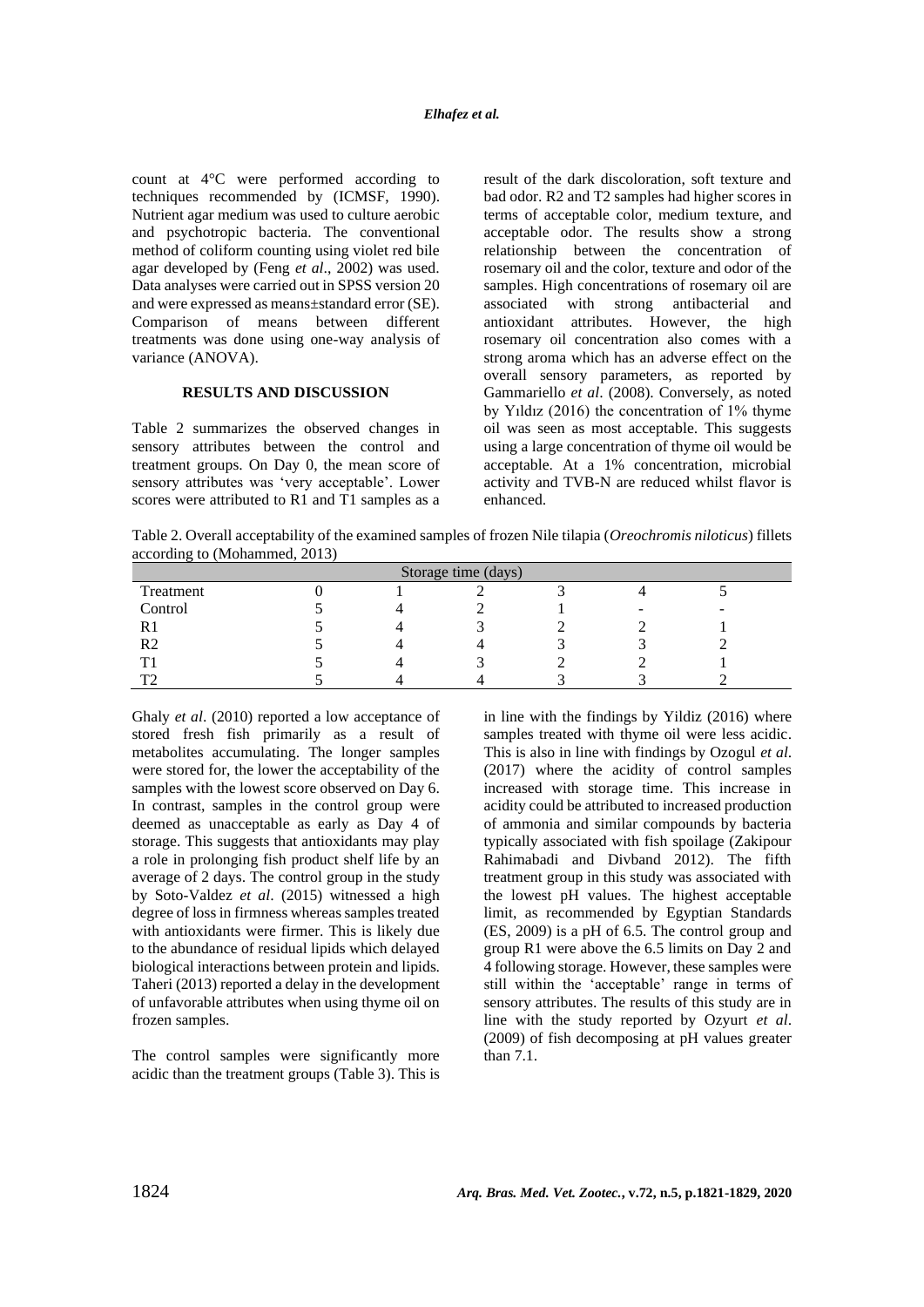### *Quality enhancement...*

| Analysis                 | Treatment                             | Storage time (days)                                                                                      |                    |                    |
|--------------------------|---------------------------------------|----------------------------------------------------------------------------------------------------------|--------------------|--------------------|
|                          |                                       | $\theta$                                                                                                 |                    | $\overline{4}$     |
| pH                       | Control                               | $5.91 \pm 0.02$ a                                                                                        | $6.76 \pm 0.06$ a  |                    |
|                          | R1                                    | $5.89 \pm 0.02$ a                                                                                        | $6.25 \pm 0.03$ b  | $6.62 \pm 0.03$ a  |
|                          | R <sub>2</sub>                        | 5.86 $\pm$ 0.02 ab                                                                                       | $6.13 \pm 0.03$ c  | $6.36 \pm 0.04$ b  |
|                          | T1                                    | $5.87 \pm 0.02$ ab                                                                                       | $6.18 \pm 0.04$ bc | $6.40\pm0.05$ b    |
|                          | T2                                    | $5.83 \pm 0.02$ b                                                                                        | $6.06 \pm 0.02$ dc | $6.20 \pm 0.04$ c  |
|                          | Control                               | $2.37 \pm 0.04$ a                                                                                        | $19.15 \pm 0.52$ a |                    |
| $TVB-N$ (mg/kg)          | R1                                    | $2.23 \pm 0.04$ ab                                                                                       | $11.69 \pm 0.28$ c | $19.12 \pm 0.69$ a |
|                          | R <sub>2</sub>                        | $2.13 \pm 0.06$ bc                                                                                       | $9.73 \pm 0.17$ d  | $16.50\pm0.27$ b   |
|                          | T1                                    | $2.16 \pm 0.06$ bc                                                                                       | $10.07 \pm 0.23$ d | $16.93 \pm 0.33$ b |
|                          | T <sub>2</sub>                        | $2.07 \pm 0.05$ c                                                                                        | $8.12 \pm 0.10$ e  | $14.43 \pm 0.41c$  |
| <b>TBARS</b><br>$(mg\%)$ | Control                               | $1.21 \pm 0.05$ a                                                                                        | $4.14 \pm 0.12$ a  |                    |
|                          | R1                                    | $1.14 \pm 0.04$ ab                                                                                       | $2.94 \pm 0.12$ c  | $4.13 \pm 0.08$ a  |
|                          | R <sub>2</sub>                        | $1.06 \pm 0.03$ bc                                                                                       | $2.18\pm0.12$ d    | $3.72 \pm 0.10$ b  |
|                          | T1                                    | $1.08 \pm 0.03$ bc                                                                                       | $2.38 \pm 0.14$ d  | $3.85 \pm 0.08$ b  |
|                          | T <sub>2</sub><br>$-1$ $-1$ $-1$ $-1$ | $1.01 \pm 0.03$ c<br>$\cdot$ 1 $\cdot$ $\cdot$ $\cdot$ $\cdot$ $\cdot$ $\cdot$<br>$\cdot$ $\cdot$ $\sim$ | $1.86 \pm 0.11$ d  | $3.24 \pm 0.10$ c  |

Table 3. Chemical analysis of frozen Nile tilapia fillets

The mean values in the same column with different letters are significantly different (P<0.05)

\*Values represent the mean±standard error

There was an increase in TBARS values across all treatments and control groups that increased with the duration of time stored. Table 3 shows the observed changes in TBARS values for the tilapia fillets. TBARS values greater than 3-4 mg of MDAkg-1 indicates that a product has deteriorated in quality, in terms of rancidity (Frangos *et al*. 2010). The control group in this study experienced the greatest TBARS values. This can likely be explained by the breakdown of hydroperoxides (Chaijan *et al*. 2006). The fifth treatment (T2) had the lowest TBARS values which are on the line with the known antioxidant properties of thyme oil. Results from a study by Khalafalla *et al*. (2015) suggested that by adding thyme to tilapia fillets, their shelf life can be prolonged by up to 9 days versus controls. However, herein in the present study treating tilapia fillets with rosemary and thyme oil at 1% and 1.5% before storing them in the refrigerator preserved the quality attributes and prolonged the shelf-life for only two days longer than the control samples.

Offord *et al*. (1997) reported the high antioxidant property of rosemary oil and attributed it to compounds such as carnosol (carnosic acid). Similarly, Marino *et al*. (1999) reported high antioxidant content in thyme oil, which they attributed to the abundance of phenols such as carvacrol. TBARS values of all samples at the termination of the study did not exceed the acceptable limit of 4.5 mg/kg suggested by ES (ES, 2009).

TVB-N values increased in line with storage periods as displayed in (Table3). TVB-N values increased significantly for all values as the duration of storage increased. TVB-N values of all samples at the termination of the study did not exceed the acceptable limit of 30 mg% suggested by ES (ES, 2009). The highest TVB-N values were observed in the control group whereas the lowest values were observed in the samples treated with thyme oil (T2). Similarly, Nowzari *et al*. (2013) also found higher TVB-N values in the control group of rainbow trout (*Oncorhynchus mykiss*) fillets than groups treated with essential oils over a period of 16 days. Ozogul *et al*. (2017) also reported a significantly higher increase in TVBN values in the control groups of rainbow trout fillets than groups treated with nano emulsions containing herb oils (rosemary, laurel, thyme and sage) for 24 days. Khalafalla *et al*. (2015) found similar lower TVBN values in Nile tilapia fillets treated with thyme extract (0.5%) and rosemary extract (1.5%) and attributed this effect for the antibacterial effect of thyme and rosemary extracts thereby decreasing ammonia production by bacteria. Fish flesh provides an ideal environment for bacterial growth.

As such, bacterial activity results in fish spoilage during storage (Souza *et al*. 2010). Yıldız (2016)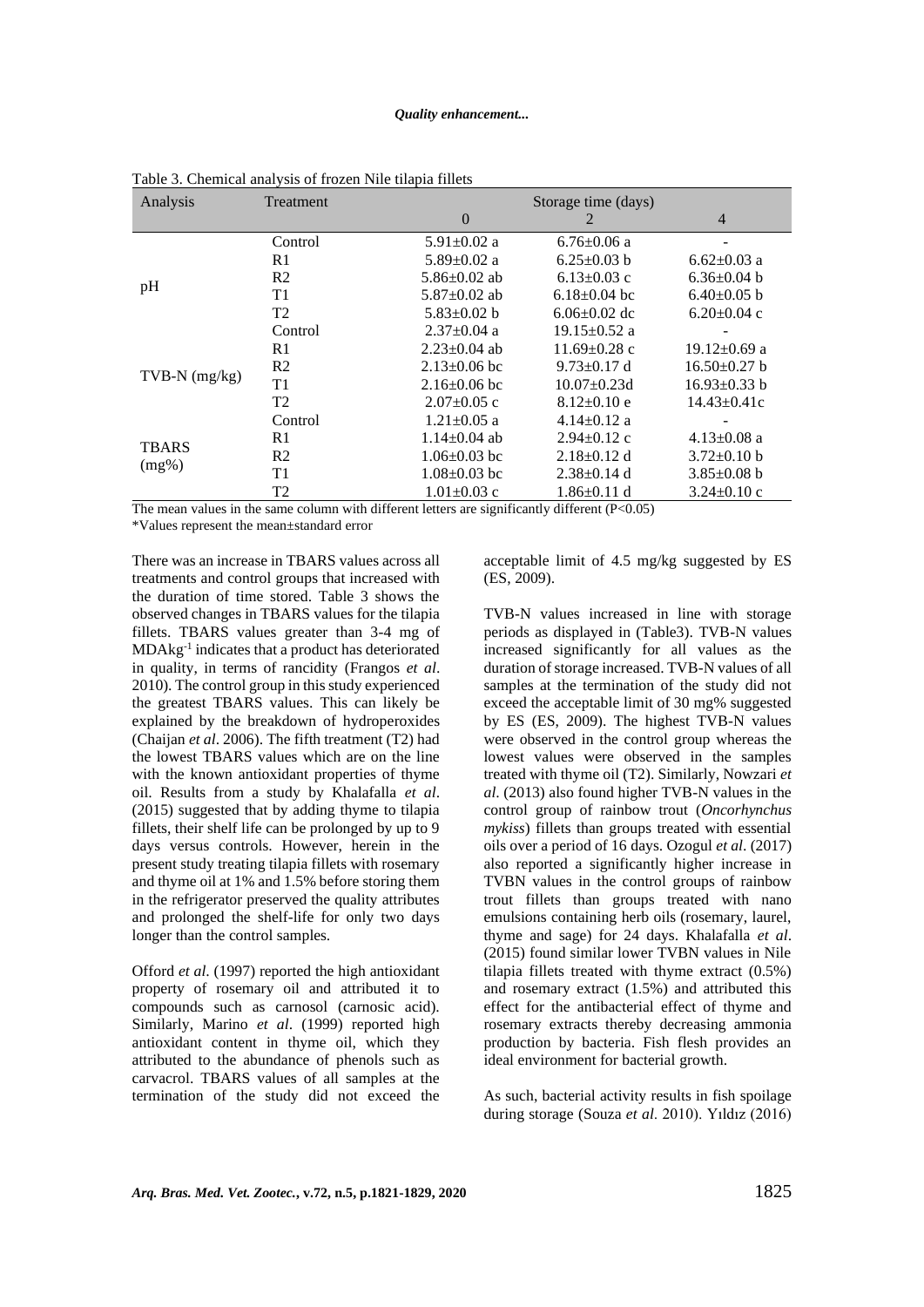reported that rainbow trout treated with thyme oil stayed fresher for longer. In addition, Hosseini *et al*. (2016) who investigated the effect of oregano (*Origanum vulgare* L.) essential oil (OEO; 1.2% w/v) on shelf-life extension of rainbow trout (*Oncorhynchus mykiss*) fillet found positive association between TVB-N content and freshness.

The microbiological analysis of the groups in this study is summarized in (Table 4). Significant differences were found during the storage of tilapia fillets. At the start of the study, control samples featured higher counts of organisms than the treatments. In contrast, the R1 group had the lowest psychotropic counts at the start of the study. The greatest antimicrobial activity was observed at the start of the study for the R1, R2, T1, and T2 groups. In agreement with our results, Duman *et al*. (2012) also observed a significant reduction in aerobic and psychotropic bacterial growth in samples treated with rosemary and thyme oils. This can be attributed to the antimicrobial properties of natural compounds from rosemary and sage tea (Kenar *et al*., 2010). Similarly, Ozogul *et al*. (2011) reported that addition of rosemary oil led to lower bacterial growth during storage and reduced biochemical changes.

Table 4 Bacteriological analysis of frozen *Nile tilapia* fillets (CFU/g).

| Microorganism       | Treatment      | ے<br>Storage time (days)             |                                      |                                       |
|---------------------|----------------|--------------------------------------|--------------------------------------|---------------------------------------|
|                     |                | $\theta$                             |                                      | $\overline{4}$                        |
| Aerobic plate count | Control        | $1\times10^{8}+5\times10^{7}$ a      | $2\times10^8 \pm 0$ a                |                                       |
|                     | R1             | $7\times10^{7} + 6\times10^{7}$ b    | $2\times10^{8}+5\times10^{7}$ a      | $2\times10^9$ ±0 a                    |
|                     | R <sub>2</sub> | $6\times10^{7}+2\times10^{7}$ b      | $1\times10^{8}+5\times10^{7}$ b      | $6\times10^{8}+2\times10^{8}$ b       |
|                     | T <sub>1</sub> | $6\times10^{7}+2\times10^{7}$ b      | $2\times10^{8}+5\times10^{7}$ a      | $2\times10^{9}$ ±5×10 <sup>8</sup> a  |
|                     | T <sub>2</sub> | $3\times10^{7}+9\times10^{6}$ c      | $1\times10^{8}+4\times10^{7}$ b      | $1\times10^{9}$ ± 6 $\times10^{8}$ c  |
| Psychotropic count  | Control        | $3\times10^{7}+2\times10^{7}$ a      | $4\times10^{7}+1\times10^{7}$ a      |                                       |
|                     | R1             | $2\times10^{6}+1\times10^{6}$ c      | $3\times10^{7}+1\times10^{7}$ b      | $2\times10^{8}+0$ a                   |
|                     | R <sub>2</sub> | $2\times10^{7}+2\times10^{7}$ a      | $2\times10^{7}+2\times10^{7}$ c      | $2\times10^{8}+2\times10^{8}$ a       |
|                     | T <sub>1</sub> | $3\times10^{7}+2\times10^{7}$ b      | $3\times10^{7}+2\times10^{7}$ b      | $7\times10^{7}+3\times10^{7}$ b       |
|                     | T <sub>2</sub> | $2\times10^{7}+2\times10^{7}$ a      | $3\times10^{7}$ +1×10 <sup>7</sup> b | $2\times10^{8}+5\times10^{7}$ a       |
| Coliform count      | Control        | $8\times10^{6} + 6\times10^{6}$ a    | $3\times10^{7}+1\times10^{7}$ a      |                                       |
|                     | R1             | $5\times10^{6}+3\times10^{6}$ a      | $2\times10^{7}+5\times10^{6}$ b      | $1 \times 10^{8} + 4 \times 10^{7}$ a |
|                     | R <sub>2</sub> | $2\times10^{6}+8\times10^{5}$ b      | $3\times10^{6}+1\times10^{6}$ c      | $7 \times 10^{7} + 2 \times 10^{7}$ h |
|                     | T <sub>1</sub> | $5\times10^6\pm0$ a                  | $2\times10^{7}+1\times10^{7}$ b      | $1 \times 10^{8} + 5 \times 10^{7}$ a |
|                     | T2             | $4 \times 10^6 \pm 2 \times 10^6$ ab | $2\times10^{7}+1\times10^{7}$ b      | $1 \times 10^8 \pm 4 \times 10^7$ a   |

The mean values in the same column with different letters are significantly different  $(P<0.05)$ 

\*Values represent the mean±standard error

Apart from group R1 on day 0, the aerobic plate count and psychotropic count for all samples exceeded the limit of  $10^6$  CFU/g suggested by ES (ES, 2009). This value was found by Ozogul *et al*. (2004) to have been effectively spoilt. It is important to note that the growth of psychotropic bacteria does not stop in refrigerators (Duman *et al*. 2015). Another study by Fu and Labuza (1993) reported significant increases in bacterial count associated with increased fridge storage times. Burt (2004) found antimicrobial properties in a wide variety of essential oils which could counter bacteria associated with food spoiling.

In this study, groups C, R1, R2, T1, and T2 had gradually increasing coliform counts as storage time increased. The differences found were significant as storage time increased; however, Guran, (2015) at day 0 no difference in the coliform count was observed between groups. Group R2 had the lowest coliform count. In the existing work, the coliform count was lower in R2 than the others at Day 2 and Day 4 of storage. Previous studies have established the limiting effect of rosemary oil on coliform growth (Belantine *et al*., 2006; Ozogul *et al*., 2011). The counts observed in all groups exceeded the limit of 10<sup>2</sup> CFU/g set by ES (ES, 2009). However, the results of this study were similar to those obtained by (Olaleye and Abegunde, 2015).

Indicator microorganisms are most often used to assess food sanitation as fish and other freeswimming marine animals do not usually carry those organisms, particularly of mammalian microflora, including *Escherichia coli* and *fecal*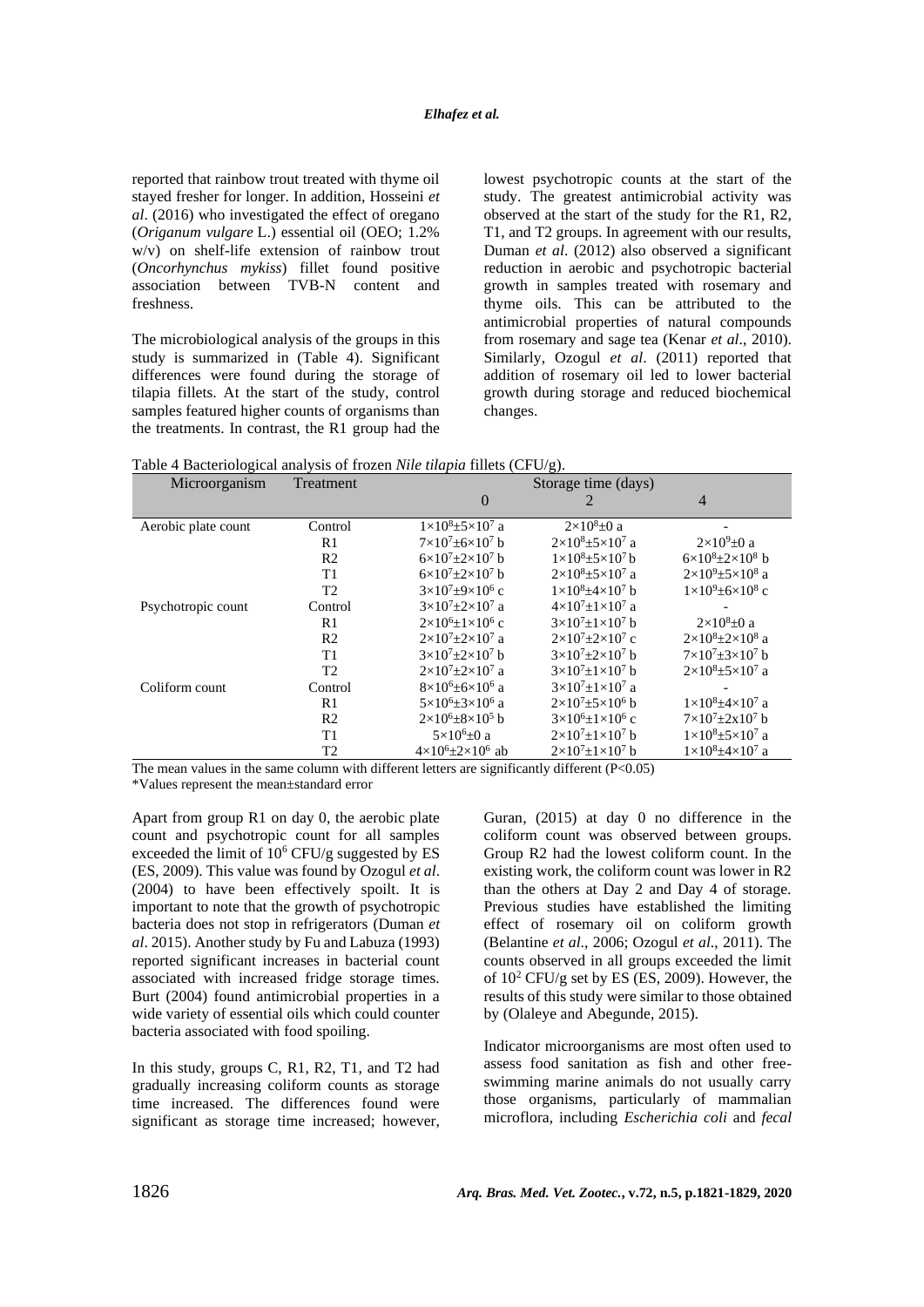*coliforms*, their presence on processed seafood is clear evidence of contamination from terrigenous source. Thus, the presence of these organisms may not only indicate the hygienic condition under which the processing establishment operates, but also the presence of potential microorganisms that may be harmful to the consumer (Jay *et al*., 1986). Coliforms are microorganisms that can cause food infection inducing sickness in the digestive system, and are unavoidable without proper sterilization method (Lund *et al.*, 2000). Lower results were observed in Haque *et al*. (2013) who found that the total coliforms counts in the sample varied from  $9.5 \times 10^5$  to  $1.03 \times 10^5$  cfu/g of the frozen samples. A high count can result in large financial losses and damage to public health. Such contamination is a result of unwashed hands and dirty equipment and water Yadav *et al*. (2006).

### **CONCLUSIONS**

The results of this study suggest that treating tilapia fillets with rosemary and thyme oil at 1% and 1.5% before storing them in the refrigerator may preserve the quality attributes and prolong the shelf-life for up to two days longer than control samples. Strong antioxidant activity but poor antimicrobial activity was observed in all treatments. As such, it is recommended to add an antimicrobial agent in order to increase the shelf life of the products. A high concentration of thyme and rosemary oils such as 1.5% is recommended as they offered the best sensory and chemical quality.

#### **REFERENCES**

AHN. J.; GRÜN, I.U.; MUSTAPHA, A. Effects of plant extracts on microbialgrowth, color change, and lipid oxidation in cooked beef. *Food Microbiol*., v.24, p.7-14, 2007.

ALÇIÇEK, Z. The effects of thyme (Thymus vulgaris L.) oil concentration on liquid-smoked vacuum-packed rainbow trout *(Oncorhynchus mykiss Walbaum*, 1792) fillets during chilled storage. *Food Chem.,* v.128, p.683- 688, 2011.

ARASHISARA, S.; HISAR, O.; KAYA, M.; YANIK, T. Effects of modified atmosphere and vacuum packaging on microbiological and chemical properties of rainbow trout *(Oncorynchus mykiss)* fillets. *Inter*. *J. Food Microbiol*., v.97, p.209-214, 2004.

BALENTINE CW, CRANDALL PG, O'BRYAN CA *et al.* The pre- and post-grinding application of rosemary and its effect of lipid oxidation and color during storage of ground beef. *Meat Sci* v73, p413–421, 2006

BURT, S. Essential oils: their antibacterial properties and potential applications in foods-a review. *Inter. J. Food Microbiol*., v.94, p.223-253, 2004.

CAPMAS . Egypt in figures report 2014. Central Agency for Public Mobilization and Statistics. Ref. No. 71-01112-2014.. Available in: https://www.capmas.gov.eg/ Accessed in: 24/01/2019.

CHAIJAN, M.; BENJAKUL, S.; VISESSANGUAN, W.; FAUSTMAN, C. Changes of lipids in sardine *(Sardinellagibbosa)* muscle during iced storage. *Food Chem*., v.99, p.83-91, 2006.

DASSARMA, B.; NANDI, D.K.; GANGOPADHYAY, S.; SAMANTA, S. Hepatoprotective effect of food preservatives (butylated hydroxyanisole, butylated hydroxytoluene) on carbon tetrachloride-induced hepatotoxicity in rat. *Toxicol. Rep*., v.5, p.31-37, 2007.

DUMAN, M.; ÇOBAN, O.E.; OZPOLAT, E. Effects of rosemary and thyme oils on shelf life of marinated sauce crayfish. *J. Anim. Plant. Sci*., v.25, p.1771-1778, 2015.

DUMAN, M.; ÇOBAN, O.E.; OZPOLAT, E. The determination of the effect to shelf life of marinated crayfish *(Astacus leptodactylus Esch., 1823)* with rosemary and thyme essential oils additive. *Kafkas Üniv. Vet. Fak. Dergisi*, v.18, p.745-751, 2012.

ES, EGYPTIAN standards 889-2/2009 frozen fish, part 2: fish portions. Arab Republic of Egypt: the Egyptian Organization for Standardization and Quality, 2009.

FAO (1980). Manual of Food Quality Control. FAO, United Nation, Rome, Italy.

FARAG, R.S.; MAHMOUD, E.A.; BASUNY, A.M.; ALI, R.F. Influence of crude olive leaf juice on rat liver and kidney functions. *Int. J. Food Sci. Technol*., v.41, p.790-798, 2006.

FENG, P.; WEAGANT, S.D.; GRANT, M.A. *et al*. *BAM*: enumeration of Escherichia coli and the coliform bacteria. Bacteriological analytical manual. 8.ed. 2002. p.13-19.

FRANGOS, L.; PYRGOTOU, N.; GIATRAKOU, V. *et al.* Combined effects of salting, oregano oil and vacuum-packaging on the shelf-life of refrigerated trout fillets. *Food Microbiol*., v.27, p.115-121, 2010.

FU, B.; LABUZA, T.P. Shelf-life prediction: theory and application. *Food Control*, v.4, p.125-133, 1993.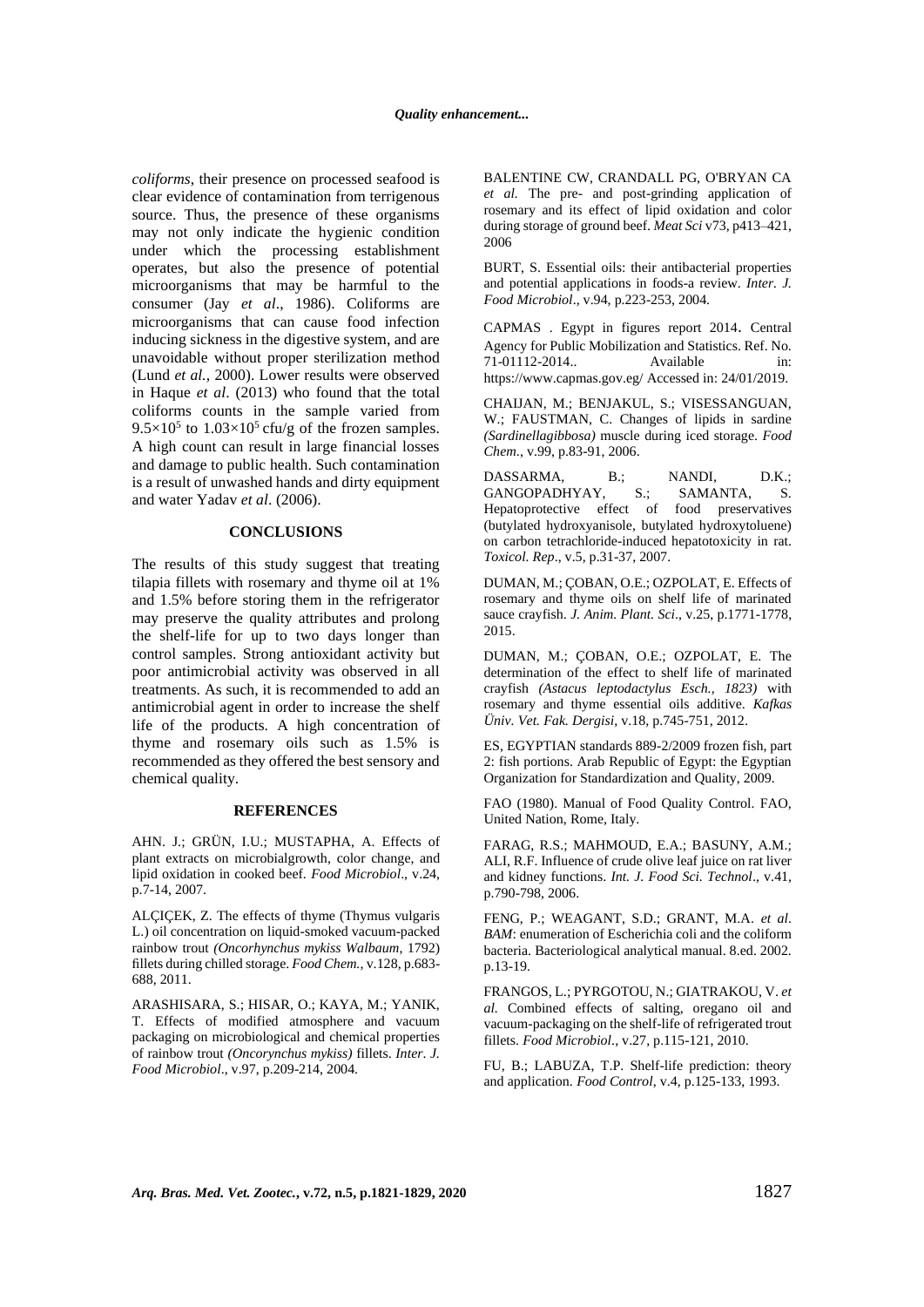FU, Y.; ZU, Y.; CHEN, L.; SHI X. *et al*. Antimicrobial activity of clove and rosemary essential oils alone and in combination. *Phytother*. *Res*., v.21, p.989-994, 2007.

GAFRD (2009) The general authority for fishery resources development: summary production statistics. Cairo, Egypt.

GAFRD (2012) The general authority for fishery resources development: summary production statistics. Cairo, Egypt.

GAFRD (2013) The general authority for fishery resources development: fisheries statistics year book 2012. Cairo, Egypt.

GAMMARIELLO, D.; DIGIULIO, S.; CONTE, A. *et al*. Effects of natural compounds on microbial safety and sensory quality of Fior di Latte cheese, a typical Italian cheese. *J. Dairy Sci*.; v.91, p.4138-4146, 2008.

GHALY, A.E.; DAVE, D.; BUDGE, S.; BROOKS, M.S. Fish spoilage mechanisms and preservation techniques. *Am. J. Appl. Sci*., v7, ´p.859-877, 2010.

GURAN, H.S.; OKSUZTEPE, G.; COBAN, O.E.; INCILIG, K. Influence of different essential oils on refrigerated fish patties produced from bonito fish *(Sarda sarda Bloch,* 1793). *Czech J. Food Sci.,* v.33, p.37-44, 2015.

HAQUE, M. M., SORROWAR, M.G. AND RASHID, H. Effect of frozen storage, radiation and their combined treatments on microorganisms of freshwater Mola fish Amblypharyngodon Mola. *Journal of Bangladesh Academy of Sciences*. v37 (1), p21-31, 2013.

HOSSEINI, S.F.; REZAEI, M.; ZANDI, M.; GHAVI, F.F. Effect of fish gelatin coating enriched with oregano essential oil on the quality of refrigerated rainbow trout fillet. *J Aquat. Food Prod. Technol*., v.25, p.835-842, 2016.

HOSSEINI, S.V.; ABEDIAN-KENARI, A.; REZAEI, M. *et al*. Influence of the in vivo addition of alphatocopheryl acetate with three lipid sources on the lipid oxidation and fatty acid composition of Beluga sturgeon, Huso huso, during frozen storage. *Food Chem.,* v.118, p.341-348, 2010.

ICMSF (1986) Sampling plans for fish and shellfish. In: ICMSF, Microorganisms in Foods: Sampling for Microbiological Analysis, Principles, and Scientific Applications, 2: second Ed. University of Toronto Press, Toronto, Buffalo, London

JAY, J.M. Modern food microbiology (4th ed.), Van Nostrand Reinhold Co, New York, USA (1986), p. 278

KENAR, M.; OZOGUL, F.; KULEY, E. Effects of rosemary and sage tea extracts on the sensory, chemical and microbiological changes of vacuum‐packed and refrigerated sardine *(Sardina pilchardus)* fillets. *Inter. J. food Sci. Technol*., v.45, p.2366-2372, 2010.

KHALAFALLA, F.A.; ALI, F.H.; HASSAN, A.R.H. Quality improvement and shelf-life extension of refrigerated Nile tilapia *(Oreochromis niloticus)* fillets using natural herbs. *J. Basic Appl. Sci*., v.4, p.33-40, 2015.

KIN, S.; LEUNG, H.O.; HANG, L. *et al*. Limited antioxidant effect of rosemary in lipid oxidation of panfried salmon. *Biomolecules,* v.9, p.313-318, 2019.

LI, T.; LI ,J.; HU, W.; ZHANG, X. *et al*. Shelf-life extension of crucian carp *(Carassius auratus)* using natural preservatives during chilled storage. *Food Chem*., v.135, p.140-145, 2012.

Lund, B.M.; Baird-Parker, A.C.; Gould, G.W. The microbiological safety and quality of foods. Aspen Publishers, Inc, Gaithersburg, Maryland, USA, p. 1885, 2000.

MARINO, M.; BERSANI, C.; COMI, G. Antimicrobial activity of the essential oils of Thymus vulgaris L. measured using a bioimpedometric method. *J. Food Prot*., v.62, p.1017-1023, 1999.

MIELNIK, M.B.; SEM, S.; EGELANDSDAL, B.; SKREDE, G. By-products from herbs essential oil production as ingredient in marinade for turkey thighs. *LWT Food Sci. Technol*., v.41, p.93-100, 2008.

MOHAMMED, H.N. Study of some chemical, physical, sensory and bacteriology characteristics of canned chicken meat imported to Sulaymaniyah markets, *Iraq. Int. J. Nutr. Metabol.,* v.5, p.128-133, 2013.

NOWZARI, F.; SHÁBANPOUR, B.; OJAGH, S.M. Comparison of chitosan–gelatin composite and bilayer coating and film effect on the quality of refrigerated rainbow trout*. Food Chem*., v.141, p.1667-1672, 2013.

Offord, E.A.; Guillot, F.; Aeschbach, R.; Loliger, J.; Pfeifer, A.M.A.. Antioxidant and biological properties of rosemary components: implications for food and health F. Shahidi (Ed.), Natural antioxidants, AOCS Press, Illinois, USA (1997)

OLALEYE, O.N.; ABEGUNDE, T.A. Microbiological safety assessment of selected smoked fish in Lagos Metropolis. *Br. Microbiol. Res*. *J.,* v.9, p.1-5, 2015.

OZOGUL, F.; POLAT, A.; OZOGUL, Y. The effects of modified atmosphere packaging and vacuum packaging on chemical, sensory and microbiological changes of sardines *(Sardina pilchardus)*. *Food Chem*., v.85, p.49-57, 2004.

OZOGUL, Y.; DURMUŞ, M.; BALIKCI, E. *et al.* The effects of the combination of freezing and the use of natural antioxidant technology on the quality of frozen sardine fillets *(Sardinella aurita)*. *Int. J. Food Sci. Technol*., v.46, p.236-242, 2011.